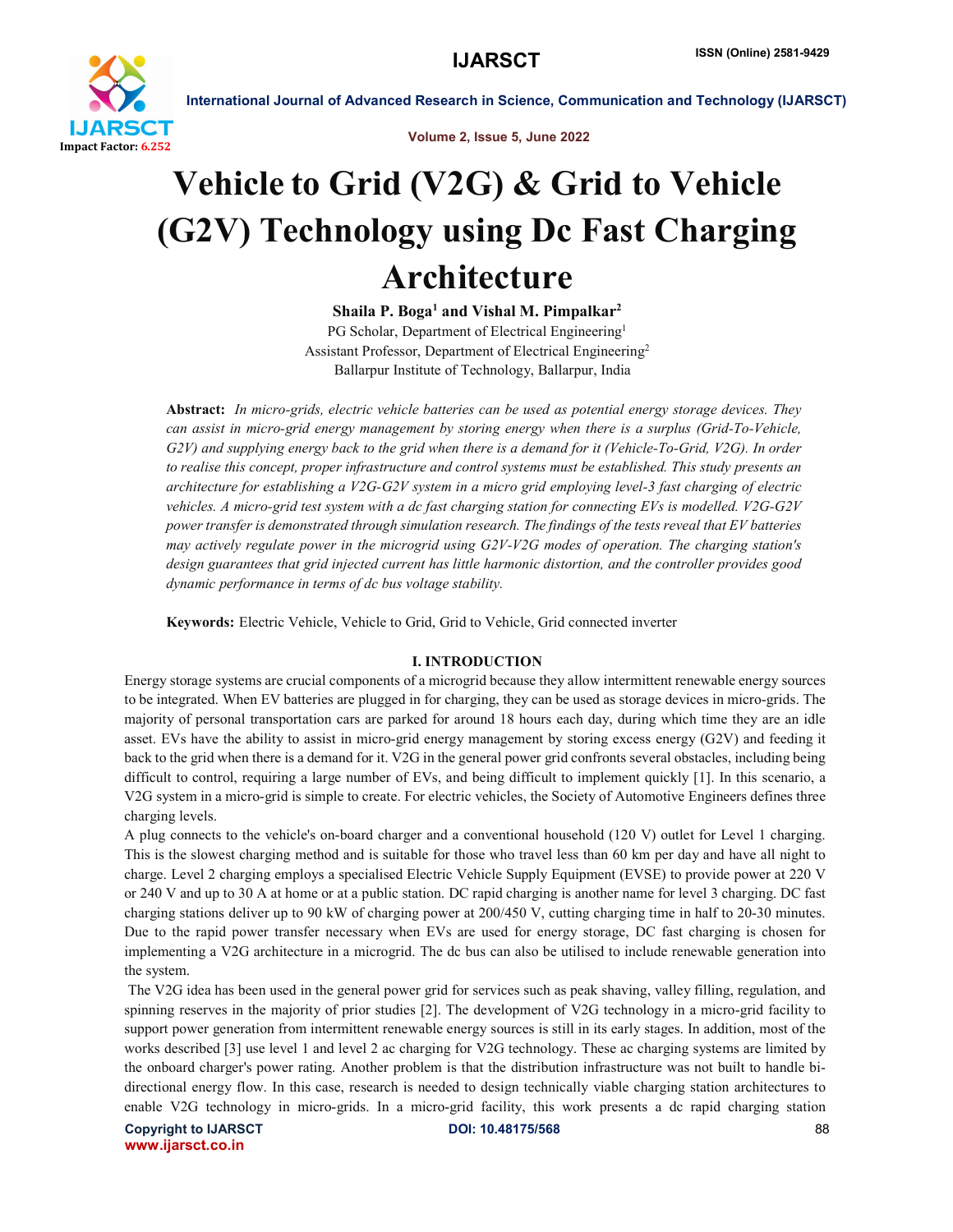

# Volume 2, Issue 5, June 2022

infrastructure with V2G functionality. A solar photovoltaic (PV) array is integrated into the micro-grid using the same dc bus that connects EVs. Off-board chargers can provide high-power bi-directional charging for EVs under the proposed architecture. The suggested model's effectiveness is assessed using MATLAB/Simulink simulations in both V2G and G2V modes of operation. The organization of the paper is section 2 consist V2G configuration for DC fast charging station. Section 3 consist control system of DC fast charging station. Section 4 will elaborate Microgrid test system configuration. Simulation and results explained in detail in section 5. Section 6 conclude the paper.

# 1.1 V2G Configuration for DC Fast Charging

Off-board chargers connect electric vehicle batteries to the dc bus. Through an LCL filter and a step-up transformer, a grid linked inverter connects the dc bus to the utility grid. The charging station's most critical components are listed below.



Fig.1 EV charging station for fast DC charging

# 1.2 Battery Charger Configuration

The chargers for dc fast charging are placed off-board and housed in an EVSE. The essential building component of an off-board charger with V2G functionality is a bidirectional dc-dc converter. It connects the electric vehicle battery system to the dc distribution grid. Figure 2 depicts the converter arrangement. It comprises of two IGBT/MOSFET switches controlled by complementary control signals at all times.

# A. Charging Mode (Buck activate)

The converter functions as a buck converter when the upper switch is on, scaling down the input voltage to battery charging voltage. Current travels through the switch and inductor to the battery when the switch is turned on. This is the charging process, in which power is transferred from the grid to the car (G2V). When the switch is turned off, the current flows back through the lower switch's inductor and diode, completing the circuit. The battery voltage is given by:

$$
V_{Batt} = V_{DC} * D \tag{1}
$$

# B. Discharging Mode (Boost activate)

The converter operates as a boost converter when the lower switch is on, ramping up the battery voltage to the dc bus voltage. When the switch is in the on position, current flows via the inductor and is completed by the anti-parallel diode of the top switch and the capacitor. In this situation, the net power flow is from the vehicle to the grid (V2G), while the battery is in discharge mode. The output voltage during boost mode of operation is given by: If the capacitor is large enough to generate a constant dc voltage, the output voltage is given by:

| $V_{DC} = \frac{V_{Batt}}{1 - D'}$ |     |
|------------------------------------|-----|
|                                    | (2) |

Copyright to IJARSCT **DOI: 10.48175/568** 89 www.ijarsct.co.in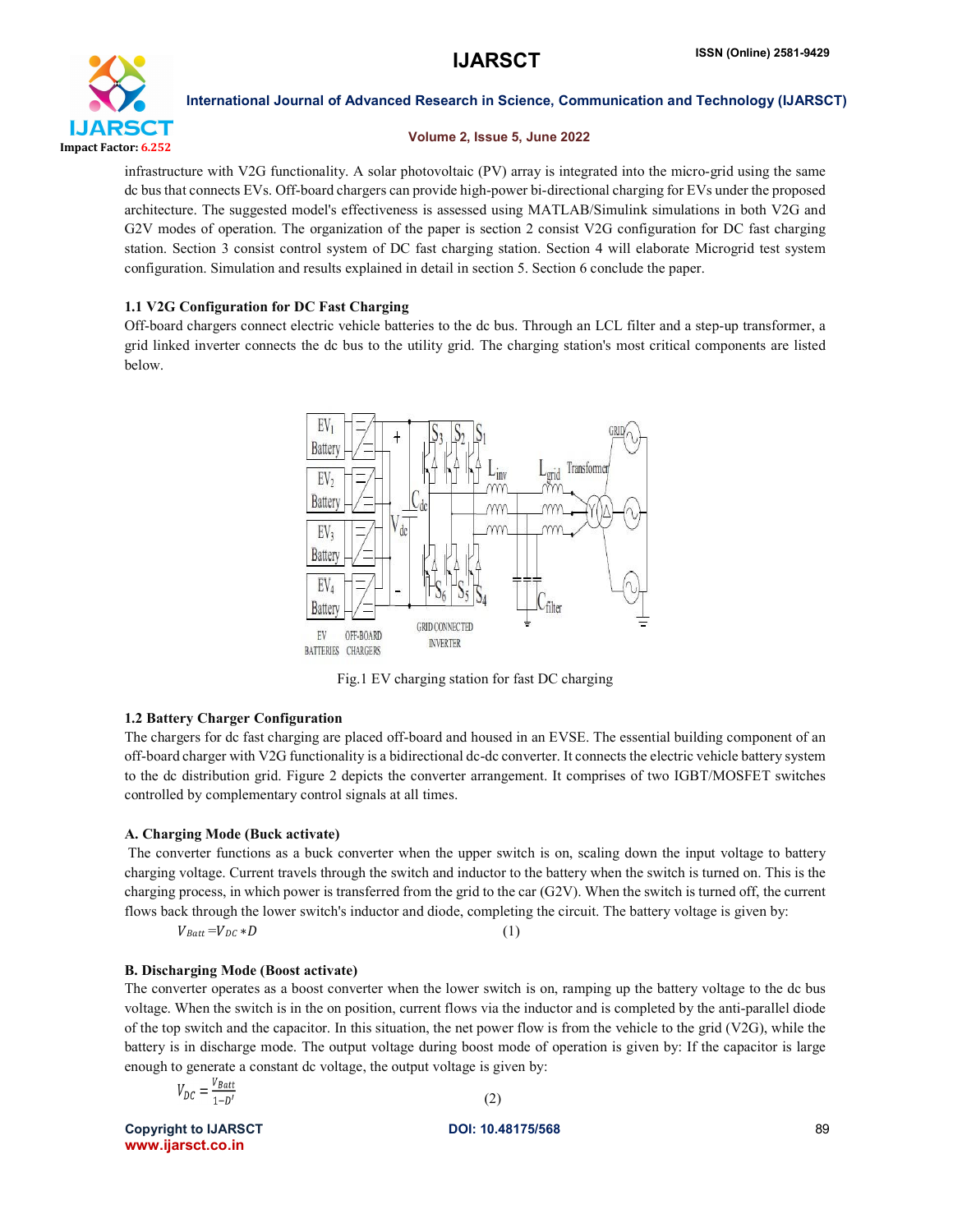

Volume 2, Issue 5, June 2022

Where  $D'$  is the duty cycle of the lower switch.

# LCL Filter and Grid Connected Inverter

The grid connected inverter (GCI) converts dc bus voltage to three-phase ac voltage and permits current to flow backwards through anti-parallel diodes in each leg's switches (Fig. 1). An LCL filter is connected to the inverter's output terminals to reduce harmonics and produce pure sinusoidal voltage and current. This work's design technique for calculating the LCL filter parameters is based on [4].



Fig.2 Battery charger configuration

# II. CONTROL SYSTEM

# 2.1 OFF Board Charger Control

For charge/discharge control of the battery charger circuit, a constant current control approach [5] using PI controllers is used, as shown in Fig.3. To determine the polarity of the current signal and choose between charging and discharging modes of operation, the controller compares the reference battery current to zero. After selecting the mode, the reference current is compared to the measured current, and the error is routed via a PI controller to generate the *Sbuck/Sboost* switching pulses. During the charging process, *Sboost* will be turned off, and *Sbuck* will be turned off during the discharging phase



Fig.3 Constant current control strategy

# IV. INVERTER CONTROL

Copyright to IJARSCT **DOI: 10.48175/568** 90 For the inverter controller, a cascade control in synchronous reference frame is presented. Figure 4 [4] shows the usual vector control utilising four PI controllers in a layered loop. Two outside voltage control loops and two inner current control loops make up the control structure. The active ac current is controlled by the d-axis inner loop, while the dc bus voltage is controlled by the outer loop. Similarly, the q-axis outer loop adjusts the reactive current, which is regulated by

www.ijarsct.co.in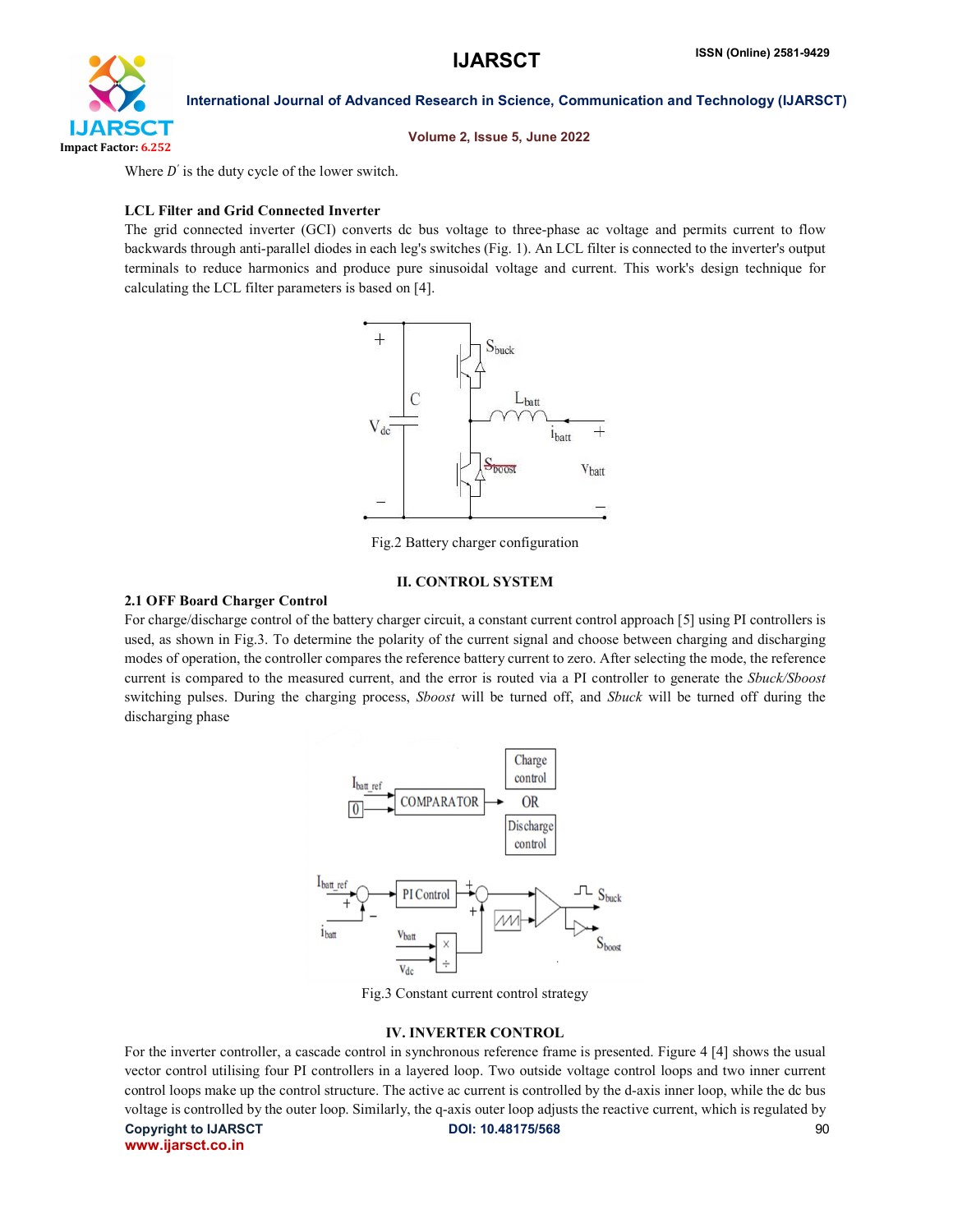

### Volume 2, Issue 5, June 2022

the q-axis inner current loop, to regulate the ac voltage magnitude. To boost performance during transients, *dq* decoupling terms L and feedforward voltage signals have been introduced.



Fig.4 Inverter control system

### V. MICROGRID TEST SYSTEM

Figure 5 shows the configuration of the micro-grid test system with the dc rapid charging station. The system's generation sources include a 100 kW wind turbine (WT) and a 50 kW solar PV array. The EV battery storage system comprises of four EV batteries that are connected to the charging station's 1.5 kV dc bus through off-board chargers. A boost converter with a maximum power point tracking (MPPT) controller connects the solar PV to this dc bus as well. A 25 kV distribution feeder and a 120 kV equivalent transmission system make up the utility grid. At the point of common coupling, the wind turbine-driven doubly-fed induction generator is connected to the micro-grid (PCC). Transformers are used to increase voltages and connect the ac systems to the utility grid. Figure 5 shows a proposed setup for a microgrid test system.



Fig. 5 Proposed microgrid test system configuration

### VI. SIMULATION AND RESULTS

The process for designing charging stations was adopted from [4], and the obtained parameter values are listed in Appendix. The wind turbine is set to its rated speed, producing a maximum output power of 100 kW. The solar PV system is tested under normal test circumstances (1000W/m2 irradiance and 25°C temperature) and produces a maximum power output of 50 kW. The 480 V ac bus is coupled to a 150 kW resistive load. For unity pf operation, the reactive current reference to GCI is set to zero. The initial state of charge (SOC) of the electric vehicle batteries is set to 50%. Once the steady state conditions have been achieved, the V2G-G2V power transfer is performed using the batteries of

Copyright to IJARSCT **DOI: 10.48175/568** 91 www.ijarsct.co.in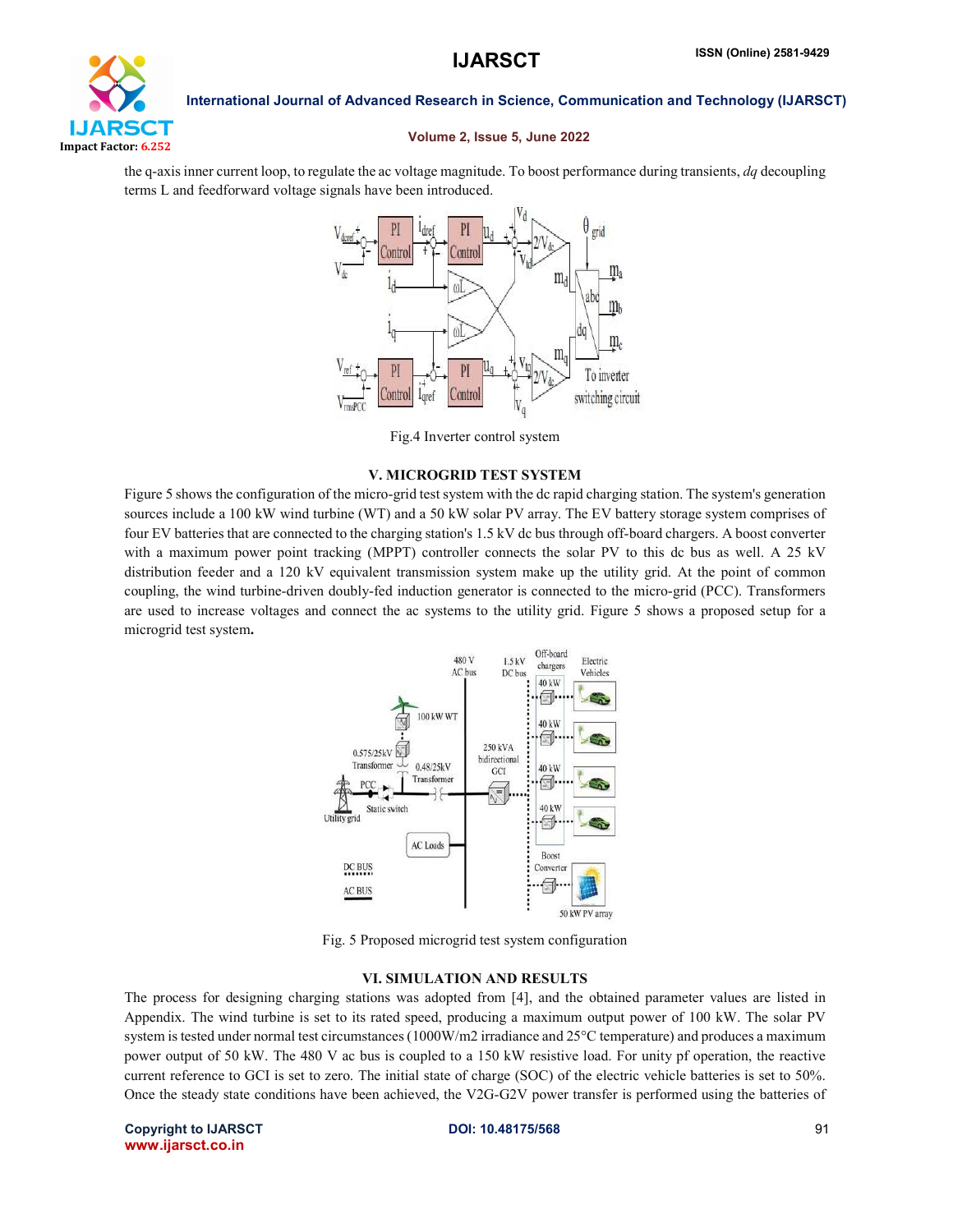

### Volume 2, Issue 5, June 2022

EV1 and EV2 (Fig. 1). Table I shows the current set-points for the battery charging circuits of the EV1 and EV2 batteries, with the results illustrated in the following images. Figures 6 and 7 show the battery parameters for EV1 in V2G and EV2 in G2V mode



Fig. 6 Voltage, current, and SOC of EV<sub>1</sub> battery during V2G operation



Fig 7 voltage, current, and SOC of EV2 battery during G2V operation

Figure 8 depicts the active power contribution from various system components. To accommodate the electricity transferred by the EVs, the grid power adjusts. The negative polarity of the grid power from 1s to 4s indicates that the car is supplying power to the grid. At 4s, the polarity of grid power changes, indicating that the grid is supplying electricity to charge the vehicle battery. The V2G-G2V operation is demonstrated in this example. Furthermore, the net power at PCC is zero, indicating that the system's power balance is ideal.



Fig. 8 Active power profile of various components in the system

Copyright to IJARSCT **DOI: 10.48175/568** 92 www.ijarsct.co.in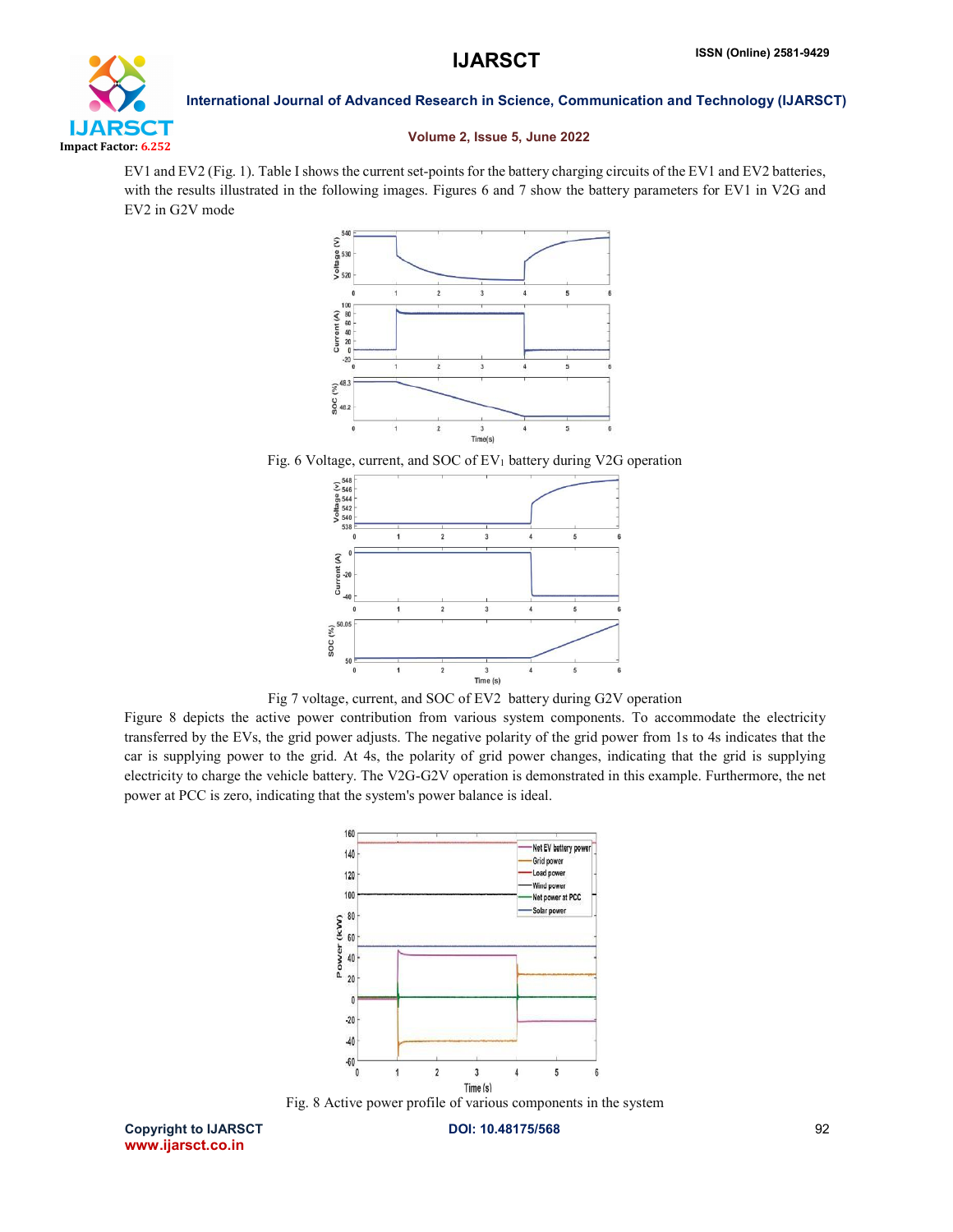

# Volume 2, Issue 5, June 2022

The inverter controller's outer voltage control loop regulates the dc bus voltage at 1500 V, as shown in Fig. 9. The inner current control loop, as shown in Fig. 10, does this by tracking the altered d-axis reference current. Figure 11 depicts the grid voltage and current at PCC.



Fig.10 Reference current tracking by Inverter controller

The reverse power flow is shown by voltage and current being in phase during G2V operation and out of phase during V2G operation



Fig.11 Grid voltage and grid injected current during V2G-G2V operation

The grid injected current is subjected to a total harmonic distortion (THD) analysis, as shown in Fig. 12. Harmonic current distortion for power systems 69 kV and below is limited to 5% THD, according to IEEE Std. 1547. The grid injected current has a THD of 2.31 percent, which is achieved because to the careful design of the LCL filter.